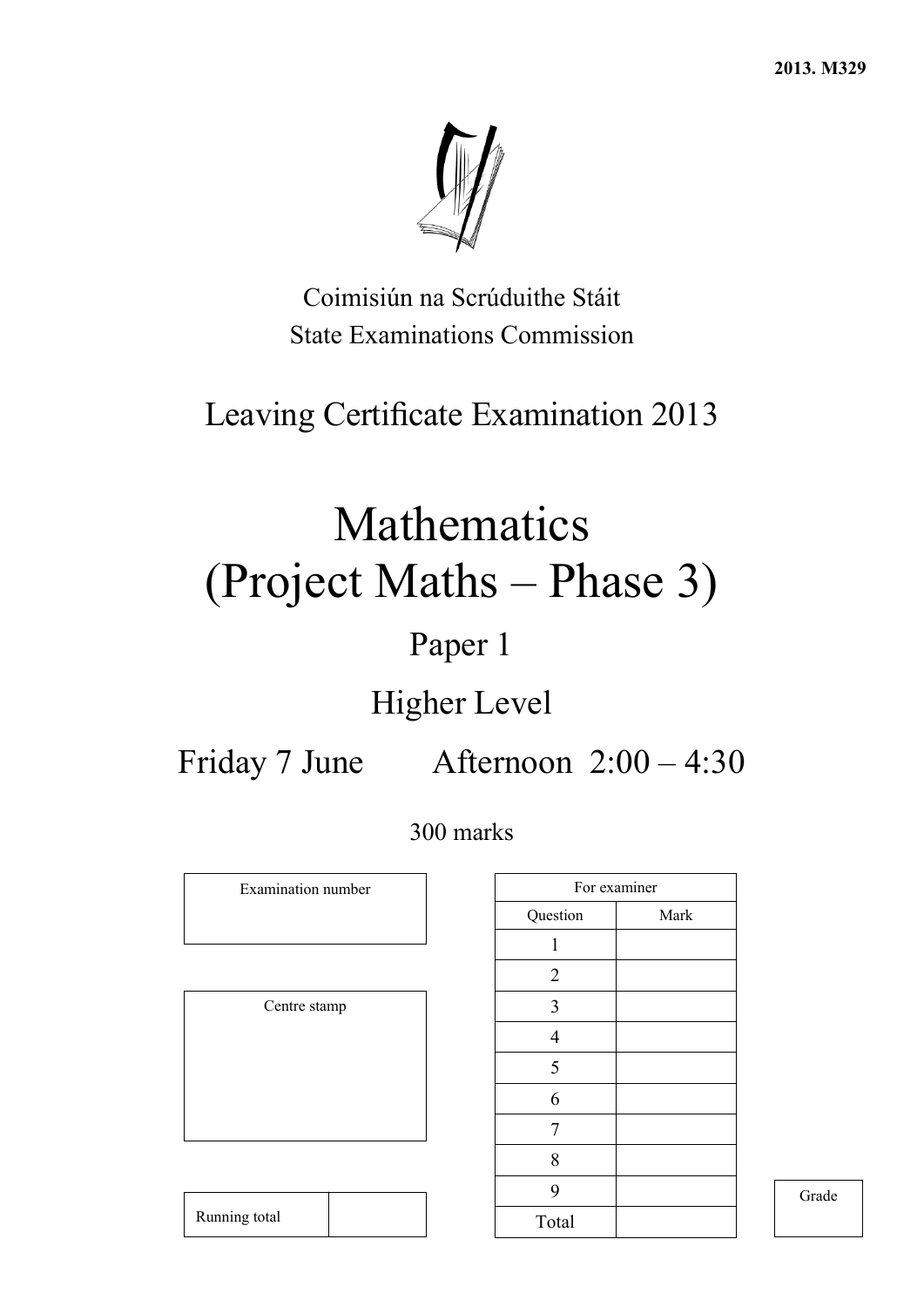### **Instructions**

There are **two** sections in this examination paper:

| Section A | Concepts and Skills       | 150 marks | 6 questions |
|-----------|---------------------------|-----------|-------------|
| Section B | Contexts and Applications | 150 marks | 3 questions |

Answer all nine questions.

Write your answers in the spaces provided in this booklet. You may lose marks if you do not do so. There is space for extra work at the back of the booklet. You may also ask the superintendent for more paper. Label any extra work clearly with the question number and part.

The superintendent will give you a copy of the *Formulae and Tables* booklet. You must return it at the end of the examination. You are not allowed to bring your own copy into the examination.

Marks will be lost if all necessary work is not clearly shown.

Answers should include the appropriate units of measurement, where relevant.

Answers should be given in simplest form, where relevant.

Write the make and model of your calculator(s) here: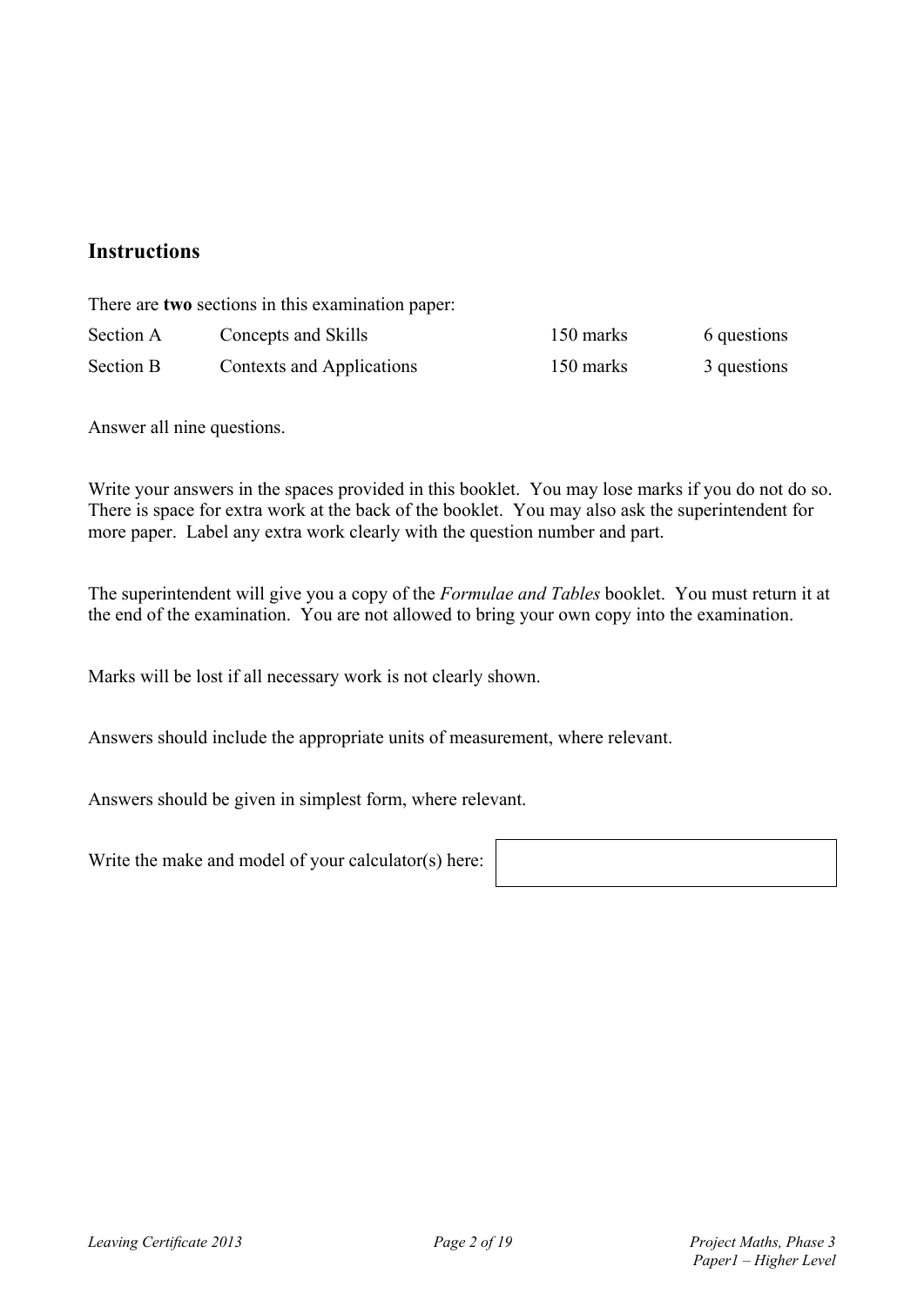Answer **all six** questions from this section.

**Question 1 (25 marks)** 

- 4  $1 + \sqrt{3}$  $z = \frac{4}{1 + \sqrt{3}i}$  is a complex number, where  $i^2 = -1$ .
- **(a)** Verify that *z* can be written as  $1-\sqrt{3}i$ .

**(b)** Plot *z* on an Argand diagram and write *z* in polar form.



(c) Use De Moivre's theorem to show that  $z^{10} = -2^9 (1 - \sqrt{3}i)$ .

| unnir.<br>٦<br>ı<br>٦<br>ı<br>٠<br>и<br>I |
|-------------------------------------------|
|-------------------------------------------|

 *Paper1 – Higher Level*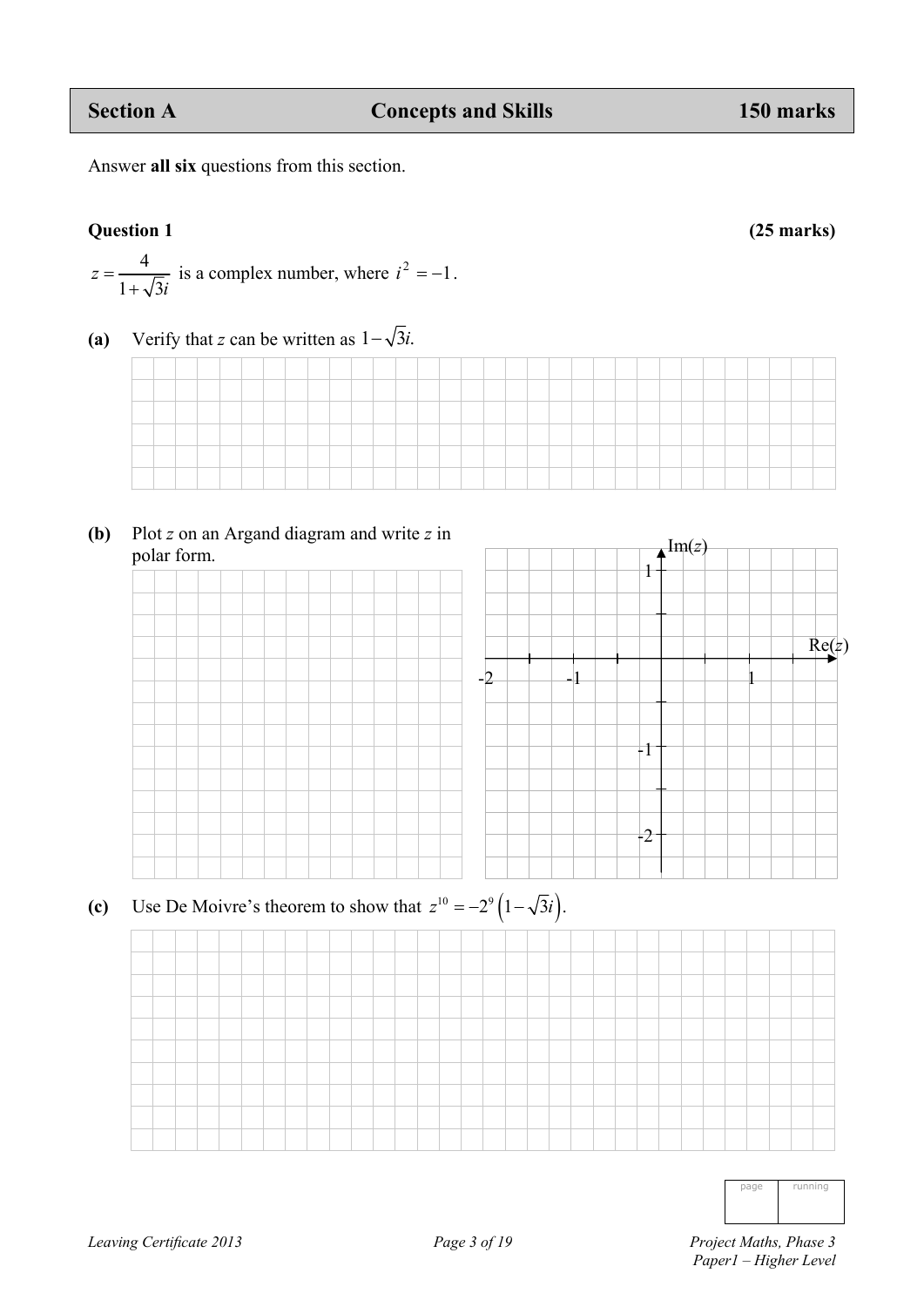

(a) Find the set of all real values of *x* for which  $2x^2 + x - 15 \ge 0$ .

**(b)** Solve the simultaneous equations;

$$
x + y + z = 16
$$
  
\n
$$
\frac{5}{2}x + y + 10z = 40
$$
  
\n
$$
2x + \frac{1}{2}y + 4z = 21.
$$

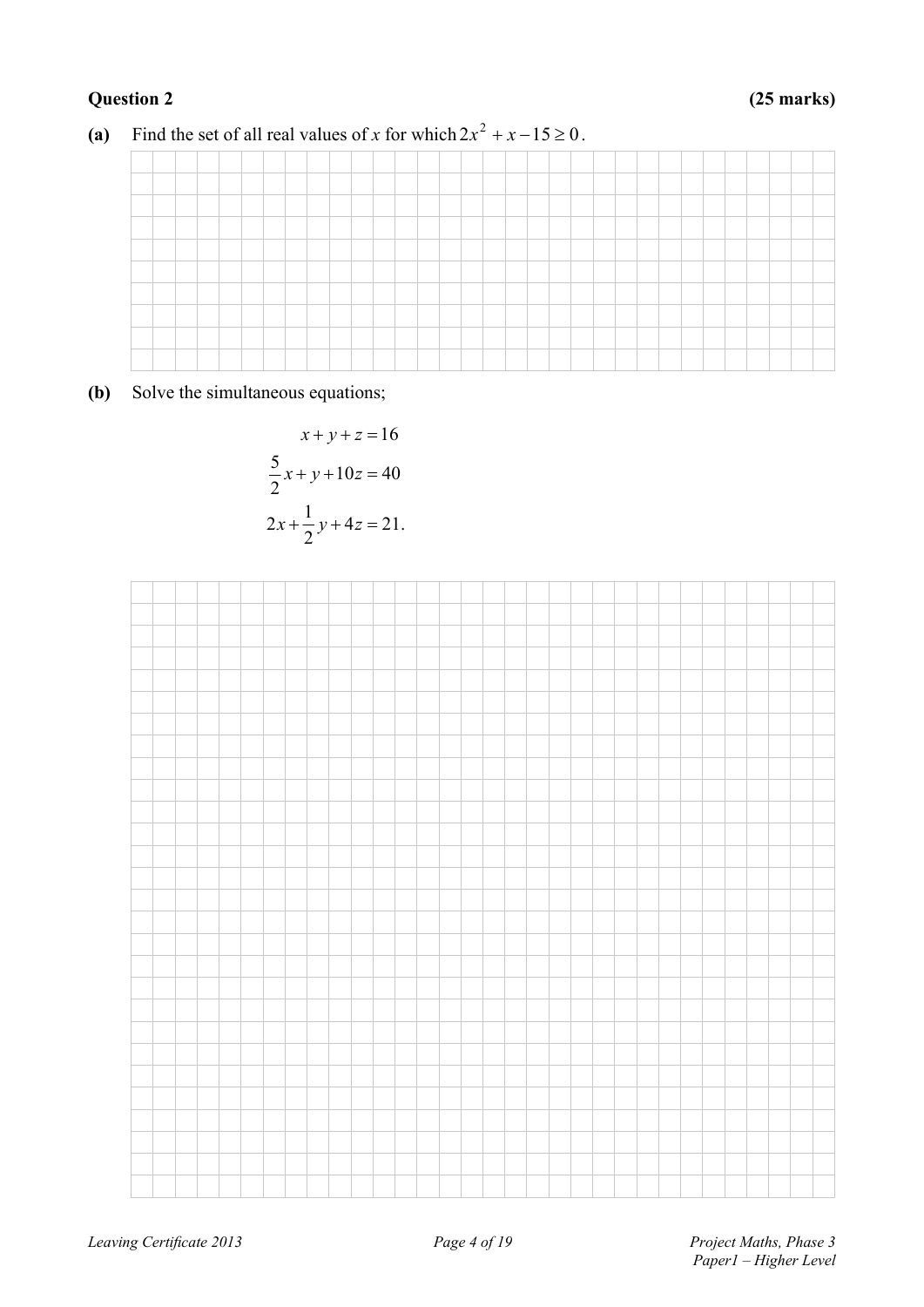### **Question 3 (25 marks)**

Scientists can estimate the age of certain ancient items by measuring the proportion of carbon−14,

relative to the total carbon content in the item. The formula used is  $Q = e^{-5730}$ 0 693*t*  $-\frac{0}{2}$  $= e^{-5730}$ , where *Q* is the proportion of carbon−14 remaining and *t* is the age, in years, of the item.

**(a)** An item is 2000 years old. Use the formula to find the proportion of carbon−14 in the item.



**(b)** The proportion of carbon−14 in an item found at Lough Boora, County Offaly, was 0·3402. Estimate, correct to two significant figures, the age of the item.



*Paper1 – Higher Level*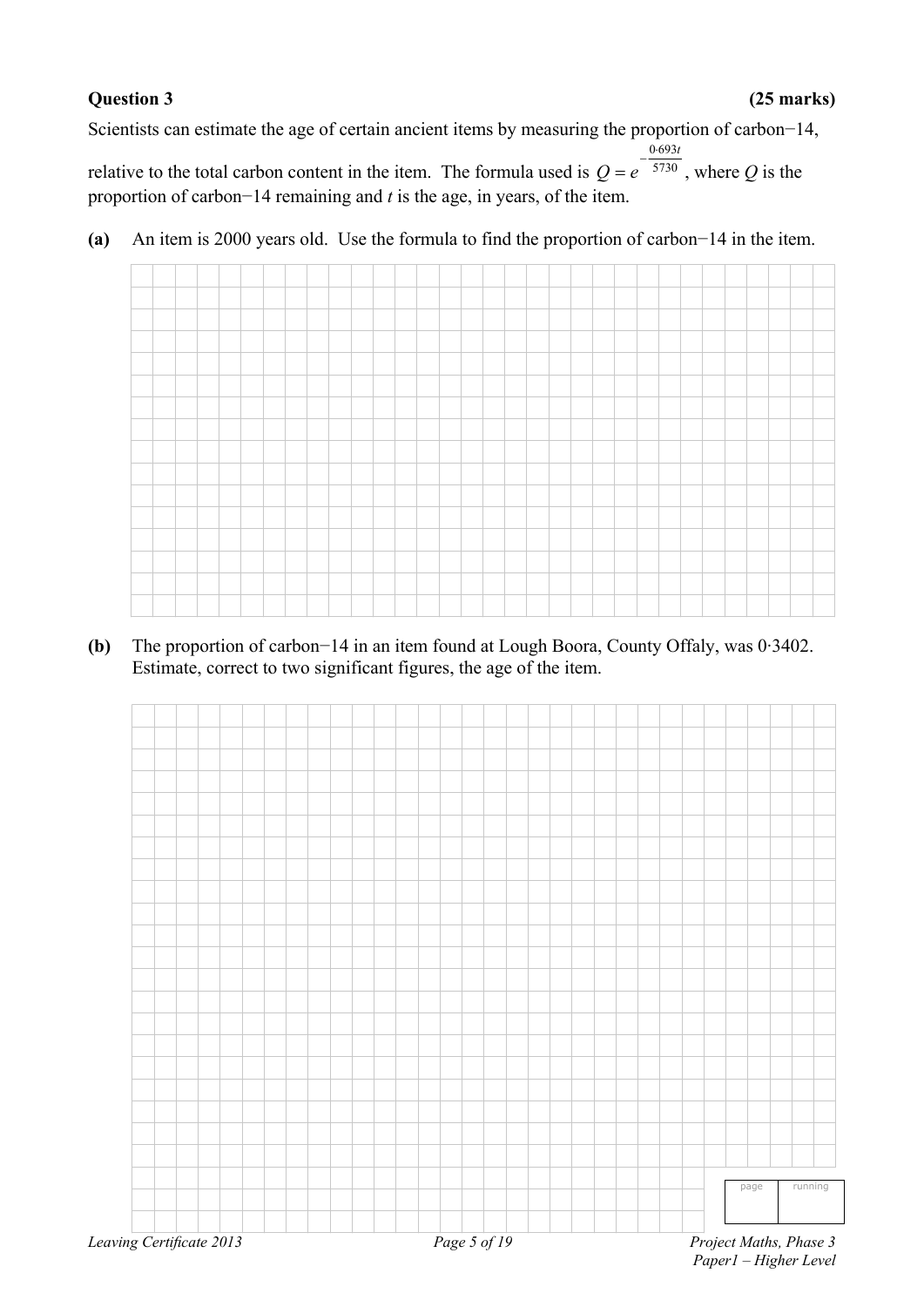- **(a)** Niamh has saved to buy a car. She saved an equal amount at the beginning of each month in an account that earned an annual equivalent rate (AER) of 4%.
	- **(i)** Show that the rate of interest, compounded monthly, which is equivalent to an AER of 4% is 0‧327%, correct to 3 decimal places.

**(ii)** Niamh has €15 000 in the account at the end of 36 months. How much has she saved each month, correct to the nearest euro?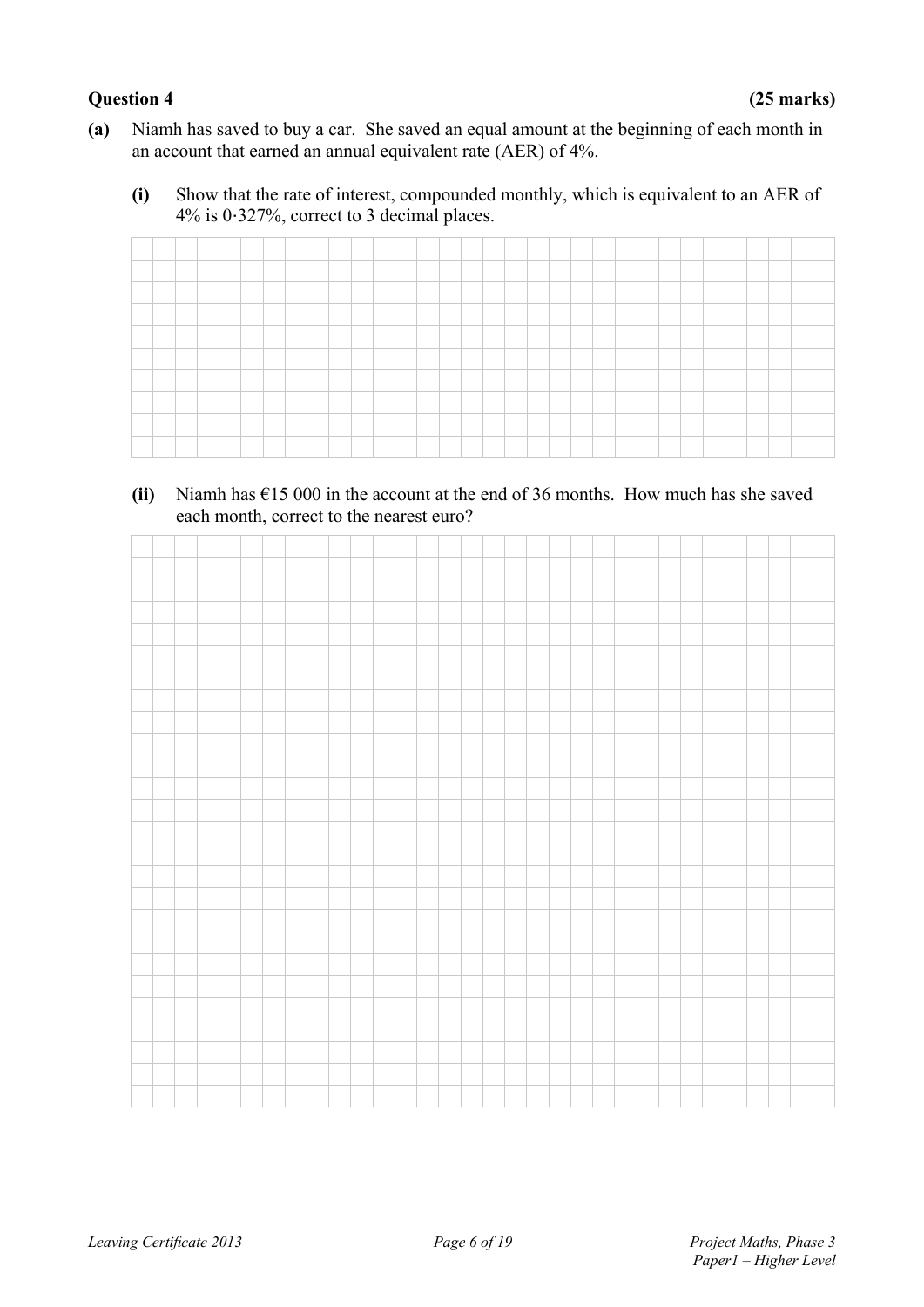**(b)** Conall borrowed to buy a car. He borrowed €15 000 at a monthly interest rate of 0·866%. He made 36 equal monthly payments to repay the entire loan. How much, to the nearest euro, was each of his monthly payments?

|  |  |  |  |  | <u> Tantar Tanzania (</u> |  |  |  |  | <u> Time and the second second</u> |  | चनन | T. |  |  |  |  |
|--|--|--|--|--|---------------------------|--|--|--|--|------------------------------------|--|-----|----|--|--|--|--|

| page | running |
|------|---------|
|      |         |
|      |         |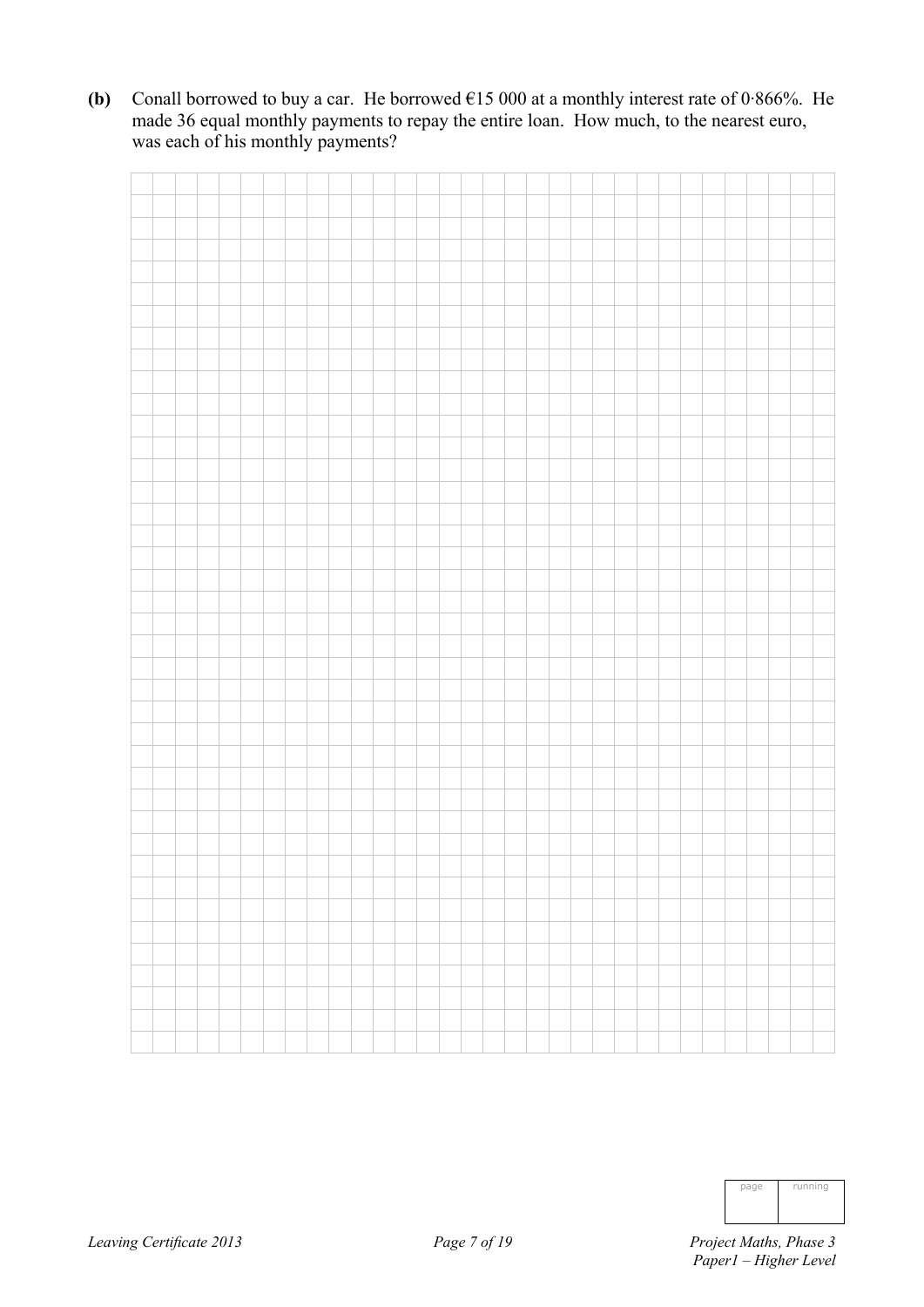### **Question 5 (25 marks)**

Each diagram below shows part of the graph of a function. Each of these functions is either quadratic or cubic or trigonometric or exponential (not necessarily in that order).



Each diagram below shows part of the graph of the first derivative of one of the above functions (not necessarily in the same order).



Each diagram below shows part of the graph of the second derivative of one of the original functions (not necessarily in the same order).

### **(a)** Complete the table below by matching the function to its first derivative and its second derivative.

| Type of function | Function | First derivative | Second derivative |
|------------------|----------|------------------|-------------------|
| Quadratic        |          |                  |                   |
| Cubic            |          |                  |                   |
| Trigonometric    |          |                  |                   |
| Exponential      |          |                  |                   |

### **(b)** For **one** row in the table, explain your choice of first derivative and second derivative.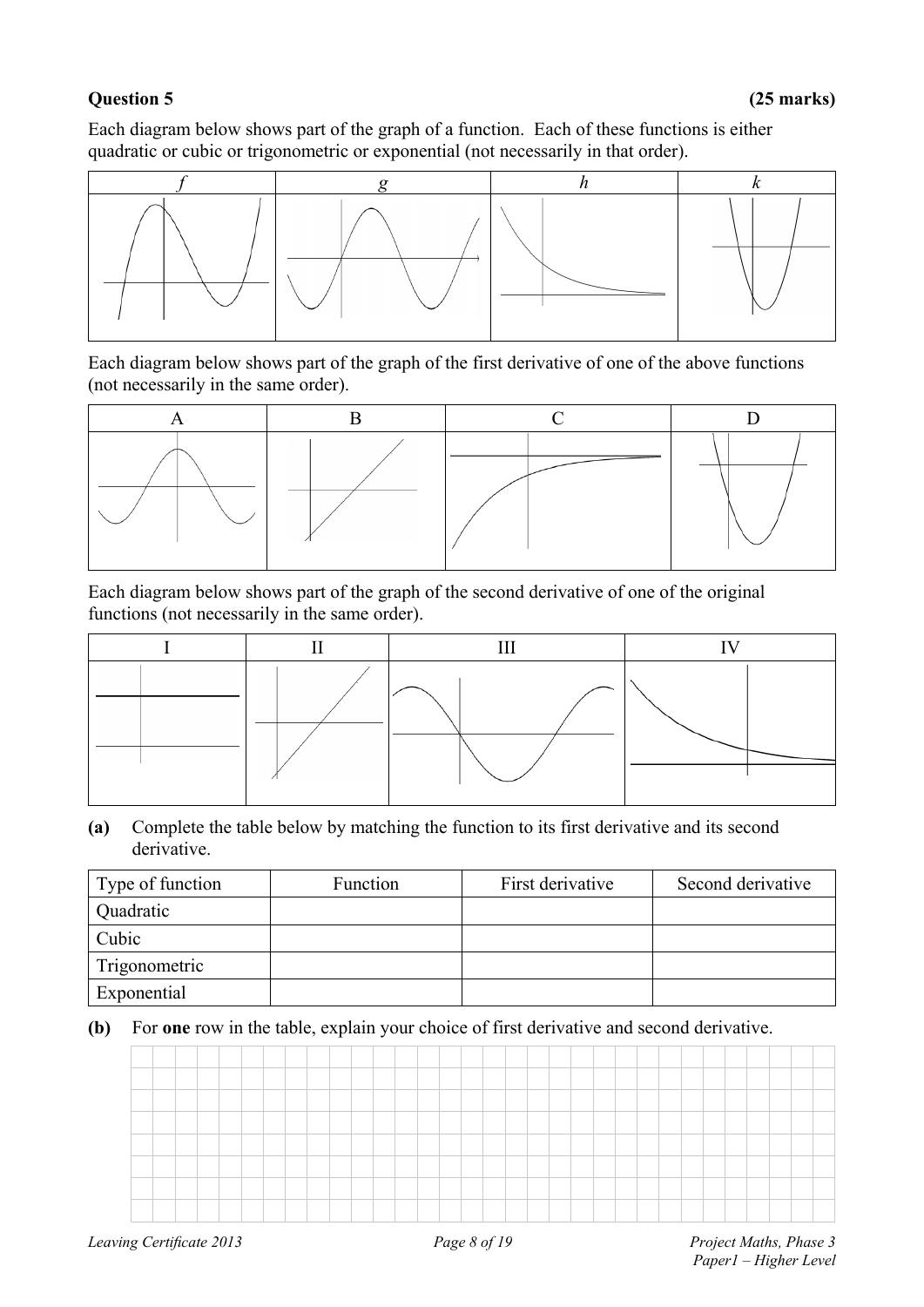### **Question 6 6**

**( (25 marks)**

The diagram shows the graph of the function  $y = \sin x$ in the domain  $0 \le x \le \pi$ ,  $x \in \mathbb{R}$ .

(a) Complete the table below, correct to three decimal places.



| v<br>$\boldsymbol{\mathcal{N}}$ | $\pi$ | $\pi$ | $\pi$ | $\frac{2\pi}{\pi}$ | $\frac{5\pi}{4}$ | π |
|---------------------------------|-------|-------|-------|--------------------|------------------|---|
|                                 |       |       |       |                    |                  |   |

(b) Use the trapezoidal rule to find the approximate area of the region enclosed between the curve and the *x*-axis in the given domain.



(c) Use integration to find the actual area of the region shown above.



(**d**) Find the percentage error in your answer to **(b)** above.

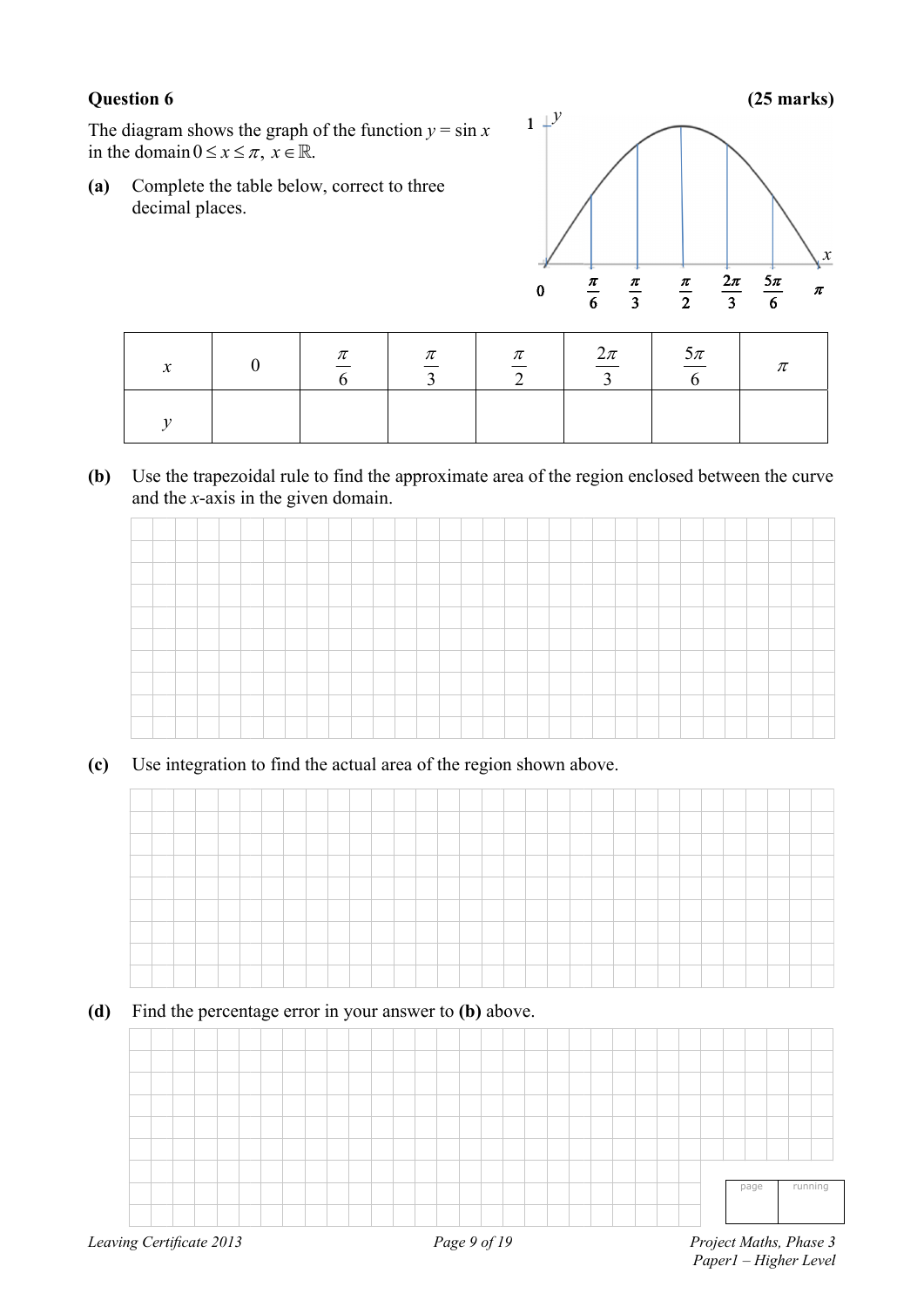Answer **all three** questions from this section.

### **Question 7 (50 marks)**

A stadium can hold 25 000 people. People attending a regular event at the stadium must purchase a ticket in advance. When the ticket price is  $\epsilon$ 20, the expected attendance at an event is 12 000 people. The results of a survey carried out by the owners suggest that for every  $\epsilon$ 1 reduction, from  $\epsilon$ 20, in the ticket price, the expected attendance would increase by 1000 people.

(a) If the ticket price was  $\epsilon$ 18, how many people would be expected to attend?



**(b)** Let *x* be the ticket price, where  $x \le 20$ . Write down, in terms of *x*, the expected attendance at such an event.

**(c)** Write down a function *f* that gives the expected income from the sale of tickets for such an event.

**(d)** Find the price at which tickets should be sold to give the maximum expected income.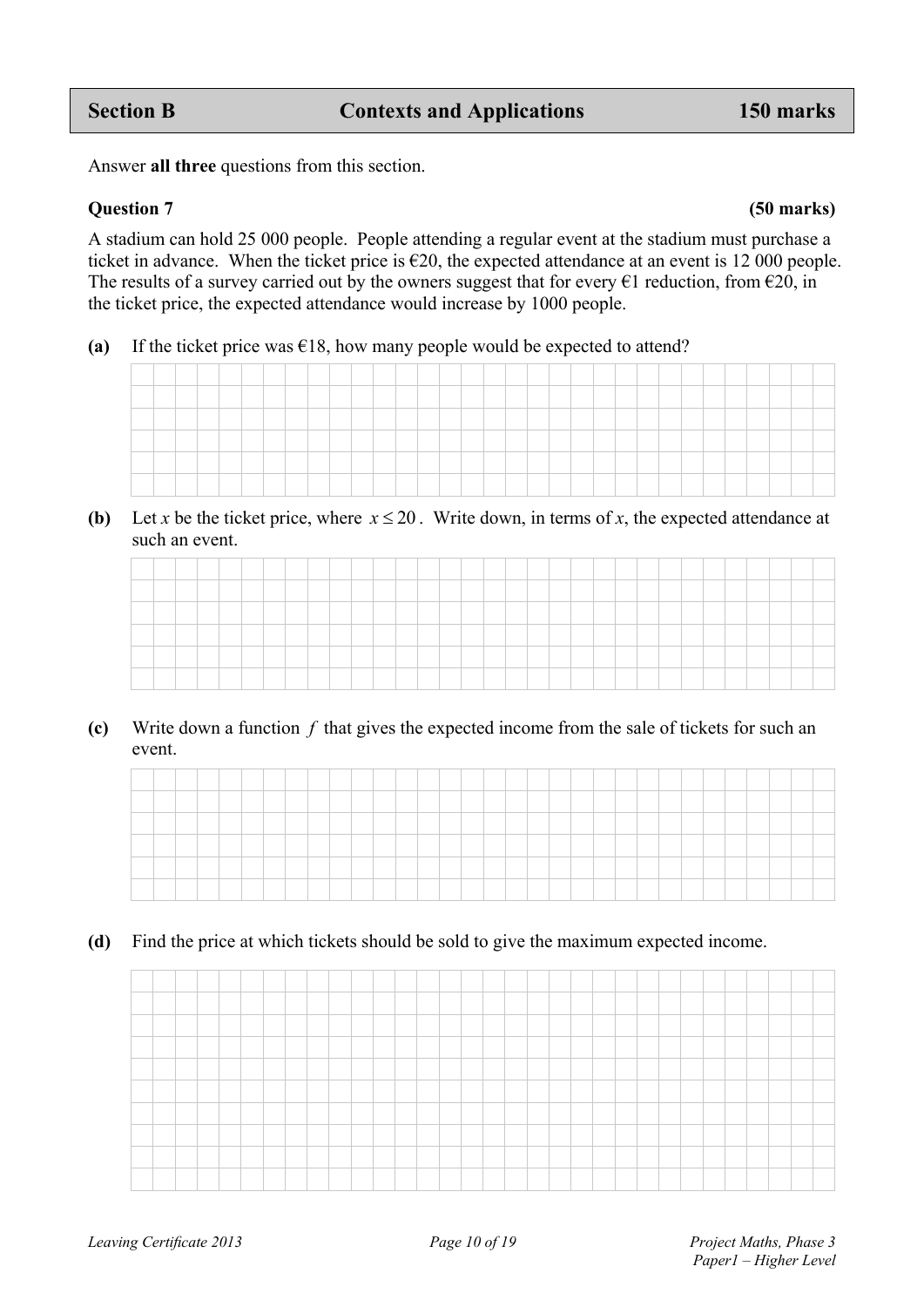### **(e)** Find this maximum expected income.

**(f)** Suppose that tickets are instead priced at a value that is expected to give a full attendance at the stadium. Find the difference between the income from the sale of tickets at this price and the maximum income calculated at **(e)** above.



**(g)** The stadium was full for a recent special event. Two types of tickets were sold, a single ticket for  $\epsilon$ 16 and a family ticket (2 adults and 2 children) for a certain amount. The income from this event was  $6365000$ . If 1000 more family tickets had been sold, the income from the event would have been reduced by  $E14000$ . How many family tickets were sold?

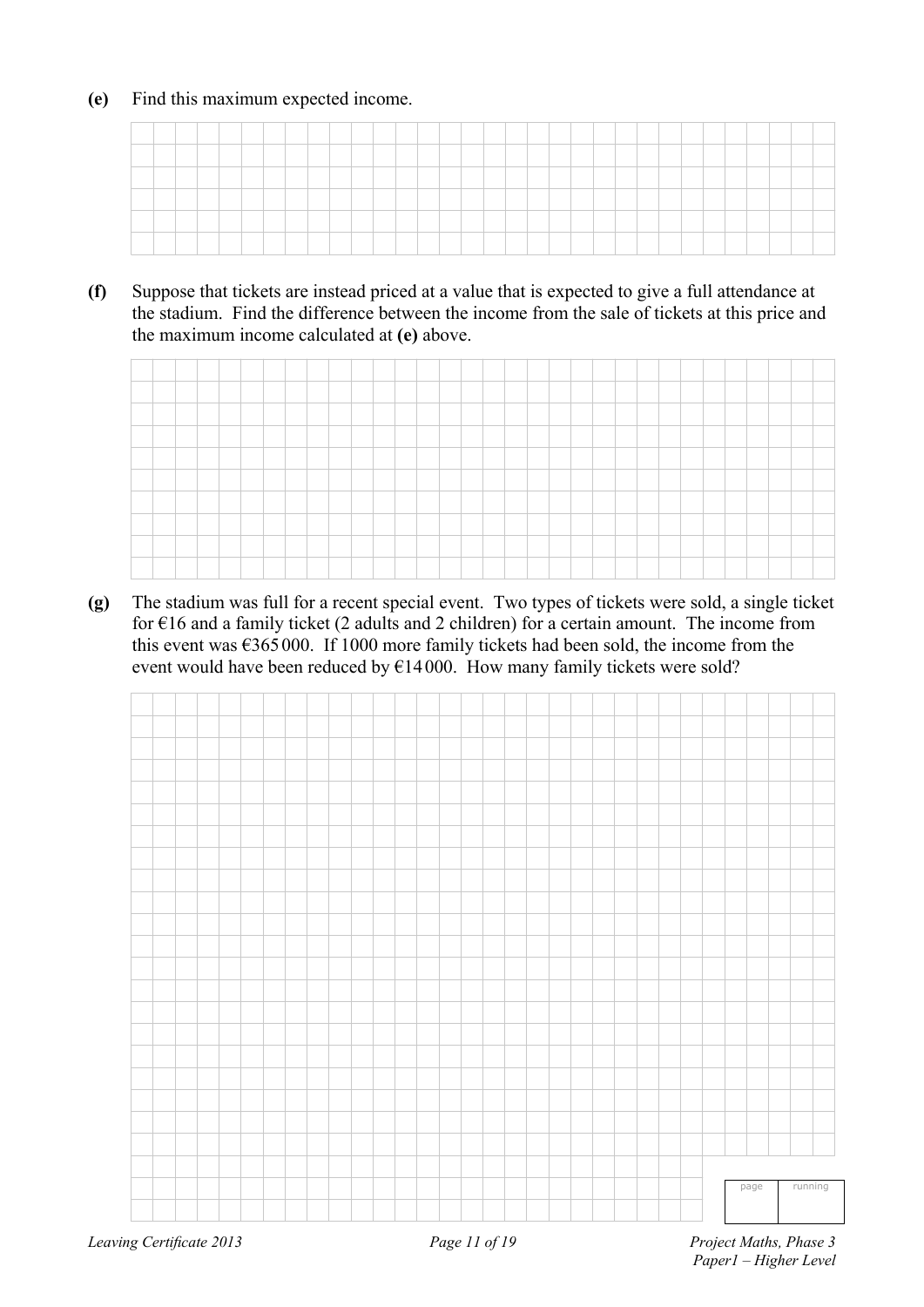### **Question 8 (50 marks)**

The speed at which a raindrop falls increases until a maximum speed, called its *terminal velocity*, is reached. The raindrop then continues to fall at this terminal velocity.

The distance, *s* metres, it falls is given by

$$
s(t) = \begin{cases} 6t + 0.3t^2 - 0.01t^3, & 0 \le t \le 10 \\ k(t-10), & t > 10 \end{cases}
$$

where *t* is the time in seconds from the instant the raindrop begins to fall and *k* is a constant.

### **(a)** How far has this raindrop fallen after 10 seconds?



**(b)** After how many seconds is the raindrop falling at a speed of 8·25 metres per second?



**(c)** The acceleration of the raindrop is decreasing for the first 10 seconds of its fall. Find the value of *t* for which the acceleration is  $0.006 \text{ m s}^{-2}$ .

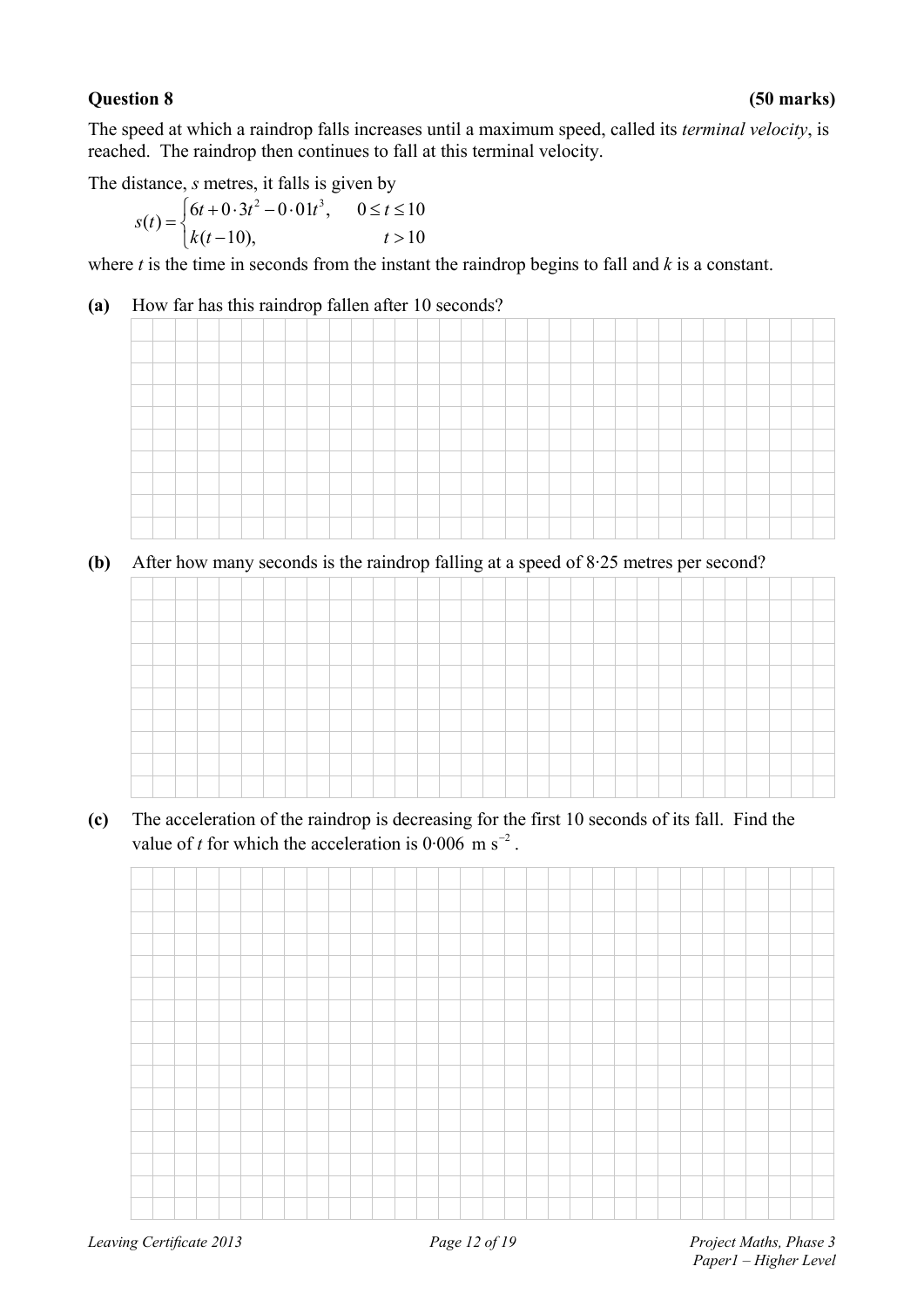**(d)** The raindrop falls vertically from a height of 620 metres. How long will it take the raindrop to fall to ground level?

**(e)** A raindrop increases in size as it falls. The volume of a spherical raindrop increases at a rate of 6 cubic millimetres per second. Find the rate at which the radius of the raindrop is increasing when the radius is 1‧5 mm.



| page | running |
|------|---------|
|      |         |
|      |         |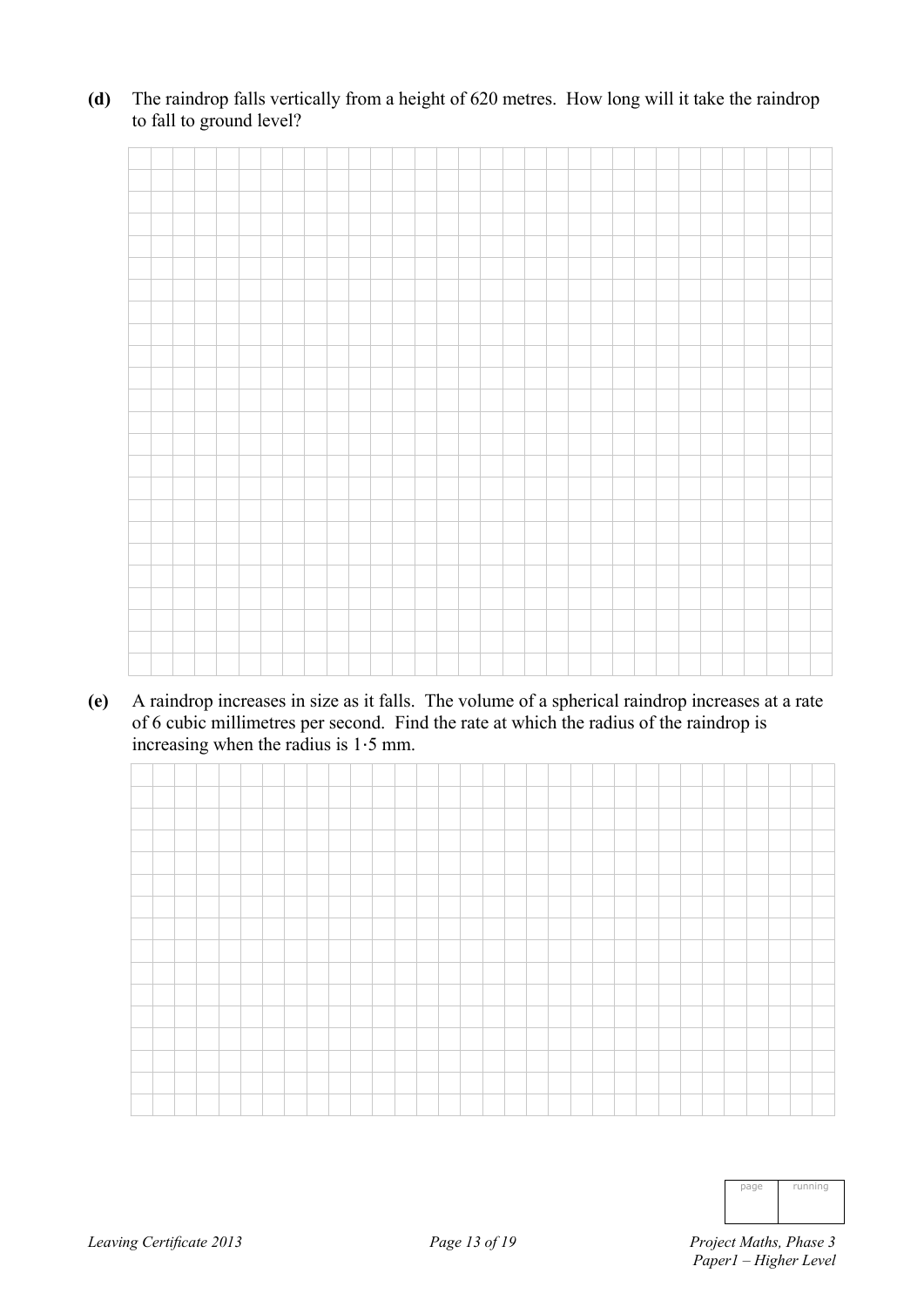### **Question 9**



### **(a) (i)** Draw the fourth pattern in the sequence.

|                     | n below.      |                                          |  |                 |                |  |                 |  |  |                                                                | 3 |  |                                                                                              |  |
|---------------------|---------------|------------------------------------------|--|-----------------|----------------|--|-----------------|--|--|----------------------------------------------------------------|---|--|----------------------------------------------------------------------------------------------|--|
|                     |               |                                          |  |                 | $\overline{2}$ |  |                 |  |  |                                                                |   |  |                                                                                              |  |
|                     |               |                                          |  |                 |                |  |                 |  |  |                                                                |   |  |                                                                                              |  |
| (i)                 |               | Draw the fourth pattern in the sequence. |  |                 |                |  |                 |  |  |                                                                |   |  |                                                                                              |  |
|                     |               |                                          |  |                 |                |  |                 |  |  |                                                                |   |  |                                                                                              |  |
|                     |               |                                          |  |                 |                |  |                 |  |  |                                                                |   |  |                                                                                              |  |
|                     |               |                                          |  |                 |                |  |                 |  |  |                                                                |   |  |                                                                                              |  |
|                     |               |                                          |  |                 |                |  |                 |  |  |                                                                |   |  |                                                                                              |  |
|                     |               |                                          |  |                 |                |  |                 |  |  |                                                                |   |  |                                                                                              |  |
|                     |               |                                          |  |                 |                |  |                 |  |  |                                                                |   |  |                                                                                              |  |
|                     |               |                                          |  |                 |                |  |                 |  |  |                                                                |   |  |                                                                                              |  |
|                     |               |                                          |  |                 |                |  |                 |  |  |                                                                |   |  |                                                                                              |  |
|                     |               |                                          |  |                 |                |  |                 |  |  |                                                                |   |  |                                                                                              |  |
| (ii)                |               |                                          |  |                 |                |  |                 |  |  | matchsticks needed to create each pattern. Complete the table. |   |  | The table below shows the number of small triangles in each pattern and the number of        |  |
| ern                 |               |                                          |  | 1 <sup>st</sup> |                |  | 2 <sup>nd</sup> |  |  | $3^{\text{rd}}$                                                |   |  | 4 <sup>th</sup>                                                                              |  |
| ngles               | nber of small |                                          |  | 1               |                |  |                 |  |  | 9                                                              |   |  |                                                                                              |  |
| nber of<br>chsticks |               |                                          |  | $\overline{3}$  |                |  | 9               |  |  |                                                                |   |  |                                                                                              |  |
|                     |               |                                          |  |                 |                |  |                 |  |  |                                                                |   |  | Write an expression in $n$ for the number of triangles in the $nth$ pattern in the sequence. |  |
|                     |               |                                          |  |                 |                |  |                 |  |  |                                                                |   |  |                                                                                              |  |
|                     |               |                                          |  |                 |                |  |                 |  |  |                                                                |   |  |                                                                                              |  |

| Pattern                      | ı St | $\lambda$ nd | 2 <sub>rd</sub> | ႔ Մ. |
|------------------------------|------|--------------|-----------------|------|
| Number of small<br>triangles |      |              |                 |      |
| Number of<br>matchsticks     |      |              |                 |      |

**(b)** Write an expression in *n* for the number of triangles in the  $n^{\text{th}}$  pattern in the sequence.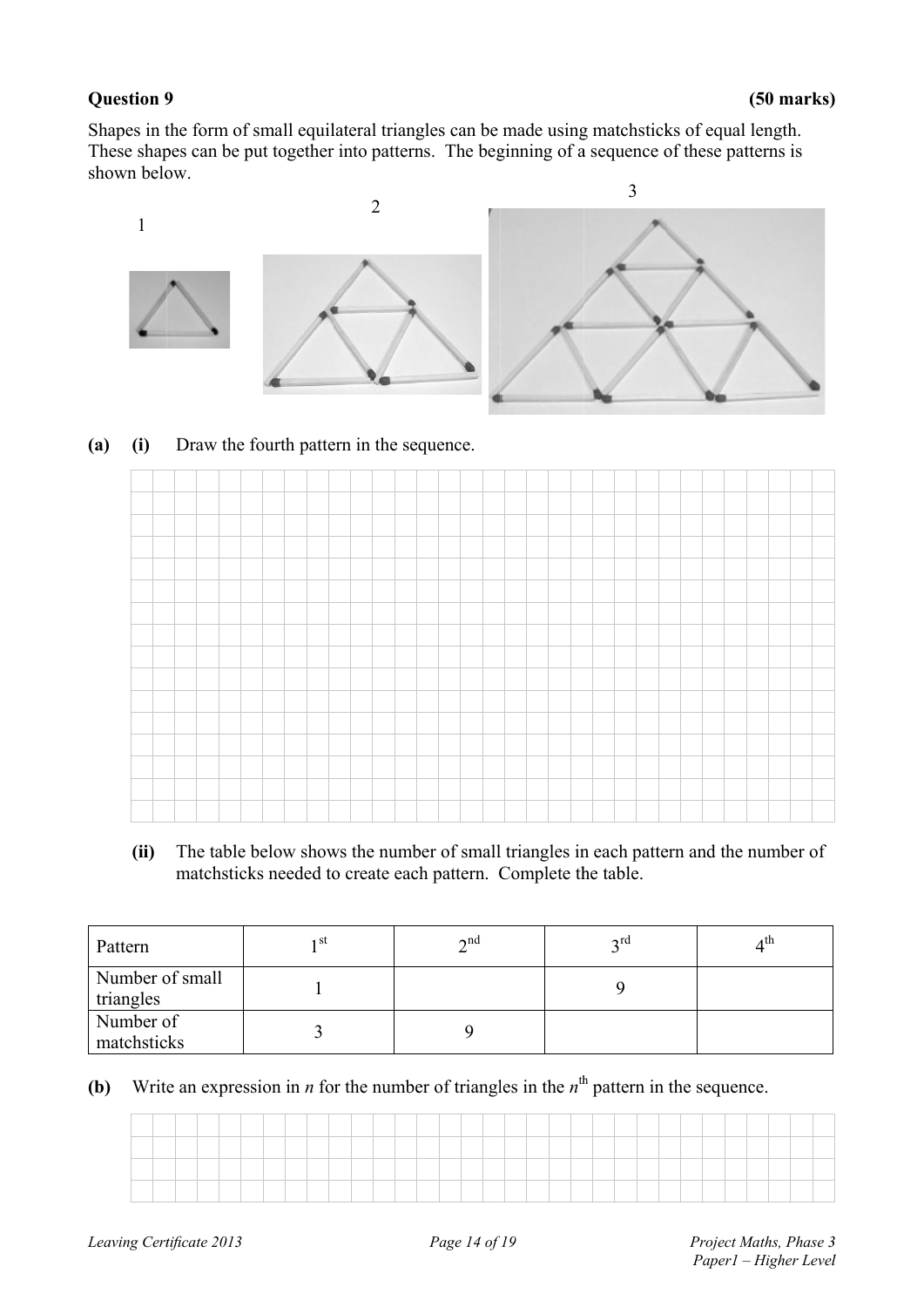(c) Find an expression, in *n*, for the number of matchsticks needed to turn the  $(n-1)$ <sup>th</sup> pattern into the  $n^{\text{th}}$  pattern.

(d) The number of matchsticks in the  $n<sup>th</sup>$  pattern in the sequence can be represented by the function  $u_n = an^2 + bn$  where  $a, b \in \mathbb{Q}$  and  $n \in \mathbb{N}$ . Find the value of *a* and the value of *b*.

**(e)** One of the patterns in the sequence has 4134 matchsticks. How many small triangles are in that pattern?



| page | running |
|------|---------|
|      |         |
|      |         |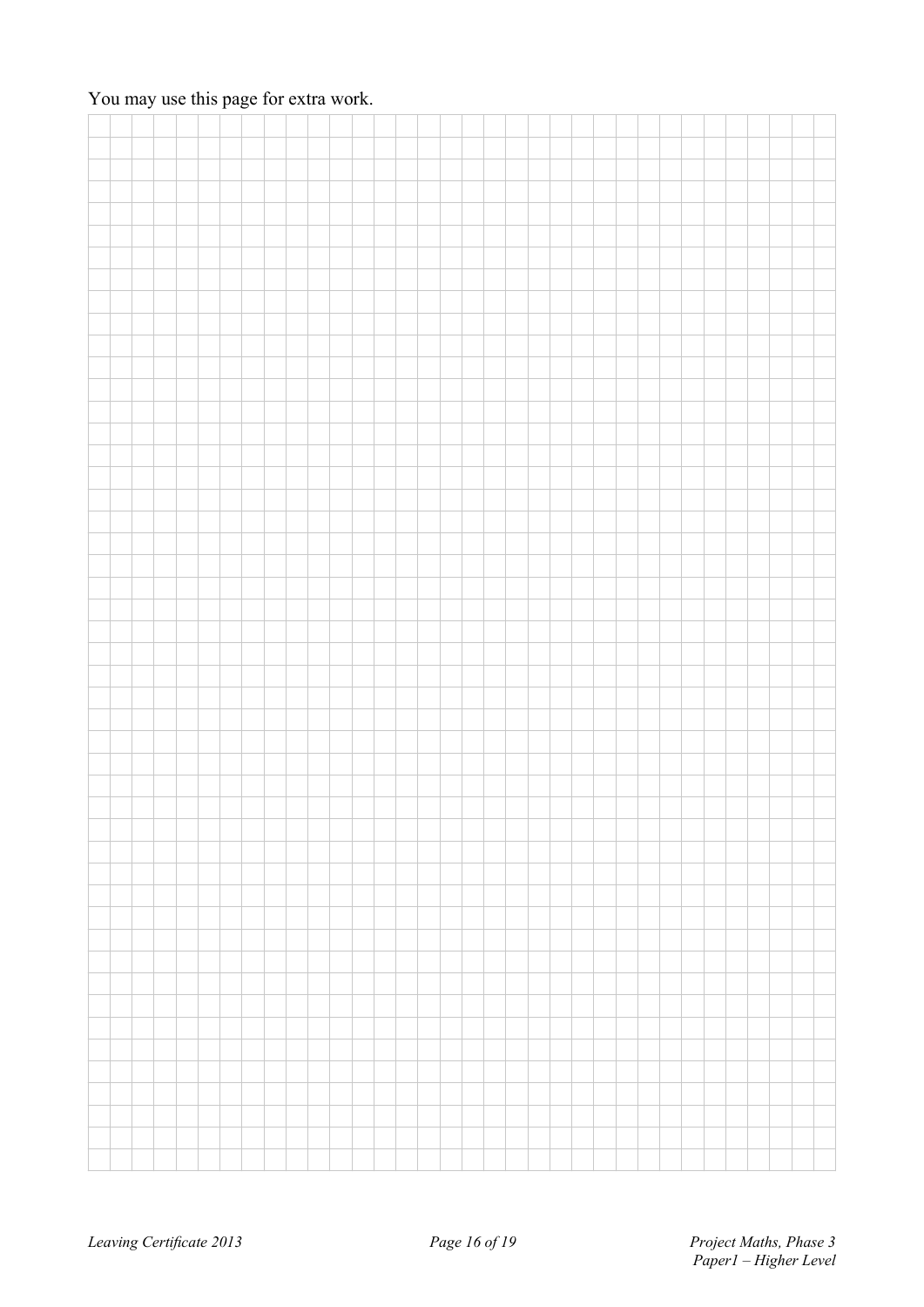|  |  |  |  |  |  |  |  |  |  |  |  |  |  |  | page | running |  |
|--|--|--|--|--|--|--|--|--|--|--|--|--|--|--|------|---------|--|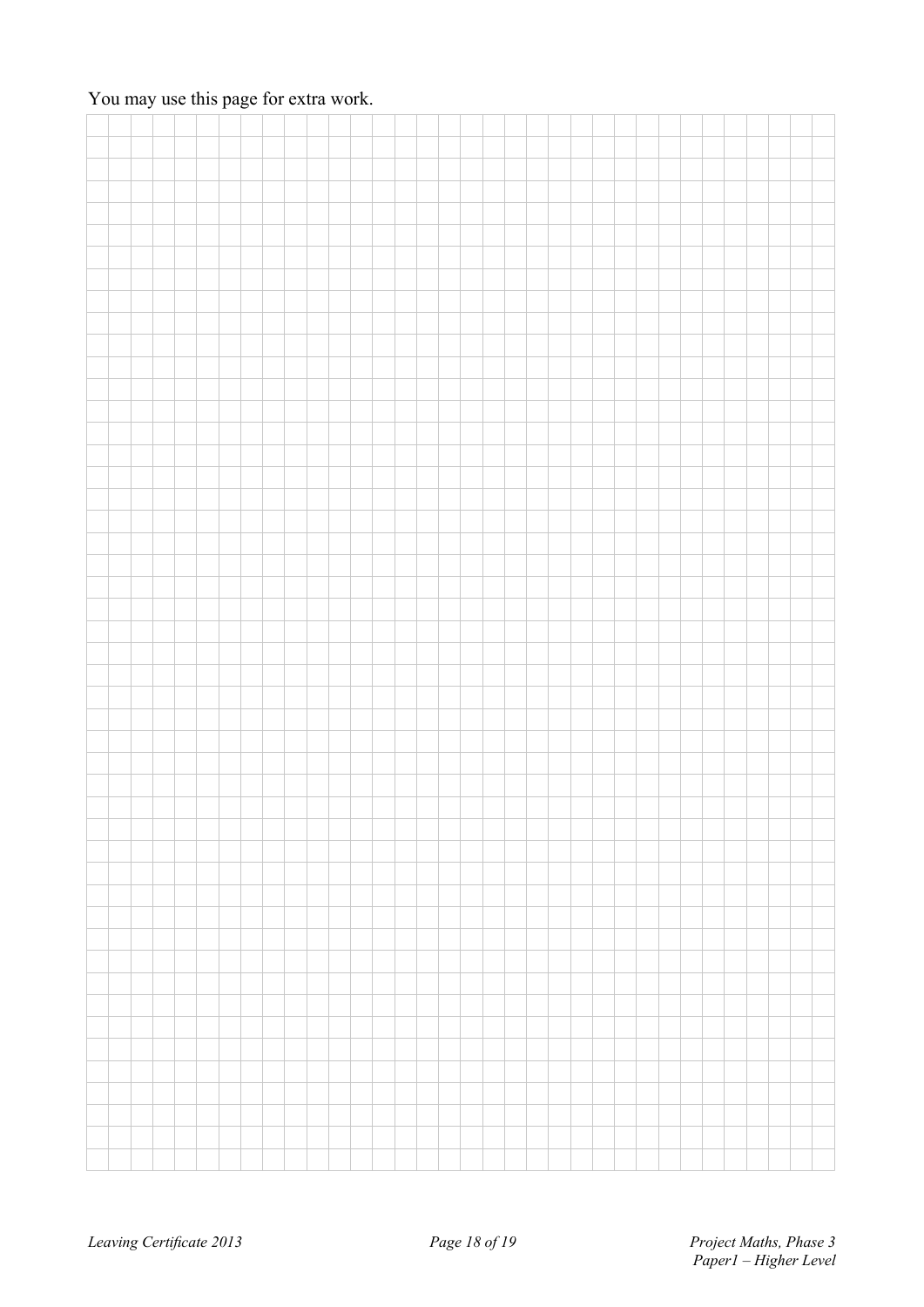|  |  |  |  |  |  |  |  |  |  |  |  |  |  | − | ┯ |  |
|--|--|--|--|--|--|--|--|--|--|--|--|--|--|---|---|--|

page running